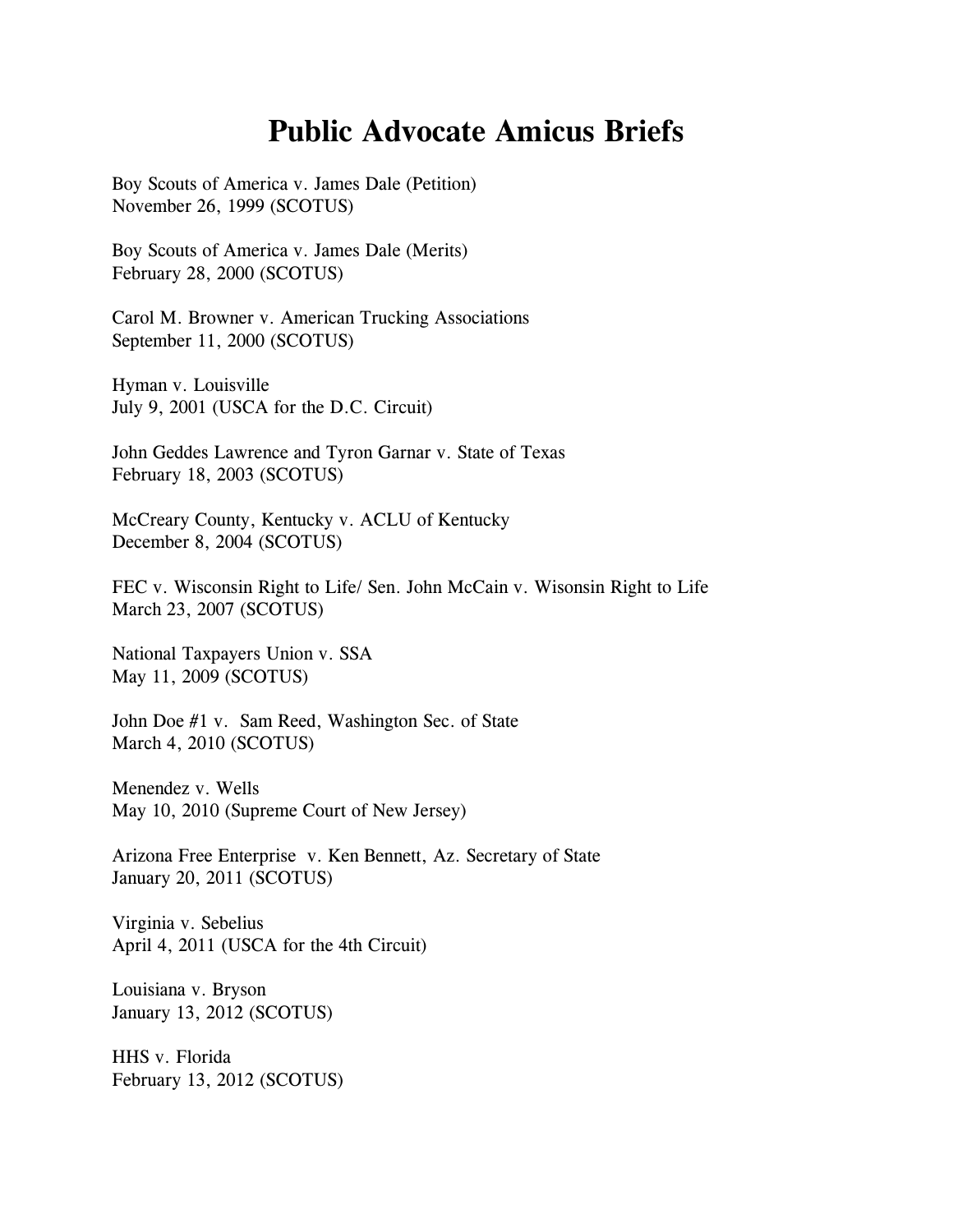Center for Individual Freedom v. Van Hollen June 27, 2012 (USCA for the D.C. Circuit)

Bipartisan Legal Advisory Group of the U.S. House of Representatives v. Nancy Gill August 2, 2012 (SCOTUS)

Hollingsworth v. Perry August 31, 2012 (SCOTUS)

Young America's Foundation v. Wood September 11, 2012 (Appellate Court of Illinois Second District)

Dennis Hollingsworth v. Kristin Perry January 29, 2013 (SCOTUS)

United States v. Edith Schlain Windsor (Merits) January 29, 2013 (SCOTUS)

United States v. Edith Schlain Windsor (Jurisdiction and Standing) March 1, 2013 (SCOTUS)

Moose v. Macdonald August 26, 2013 (SCOTUS)

Deboer v. Snyder May 14, 2014 (USCA for the 6th Circuit)

Mount Soledad Memorial Association v. Steve Trunk June 4, 2014 (SCOTUS)

Trunk v. United States October 22, 2014 (USCA for the 9th Circuit)

Obergefell v. Hodges April 3, 2015 (SCOTUS)

Masterpiece Cakeshop v. Craig & Mullins October 23, 2015 (Supreme Court of Colorado)

Sissel v. HHS November 25, 2015 (SCOTUS)